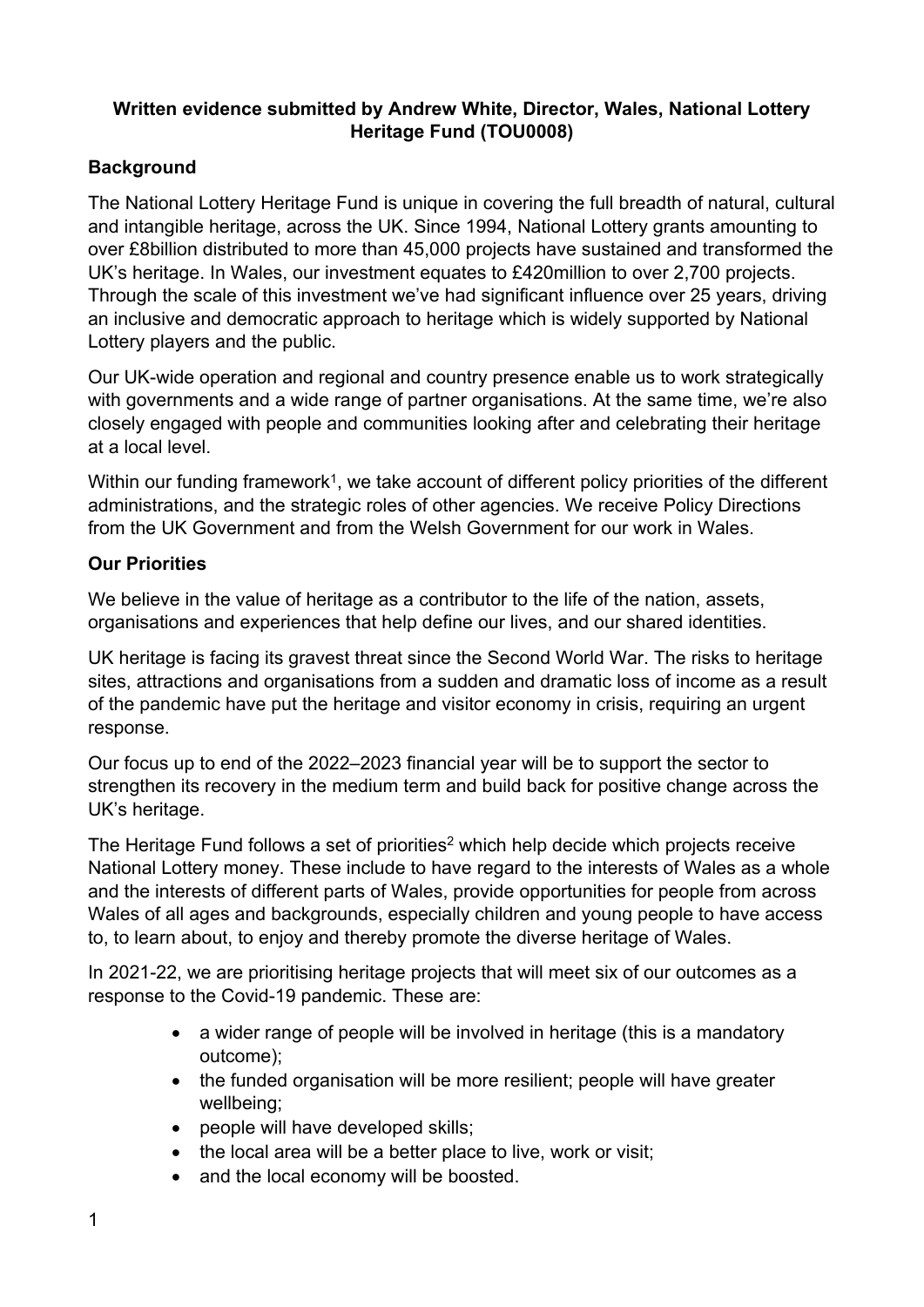In addition to distributing National Lottery funds, we also distribute funding on behalf of the Welsh Government, since 2020. All local authorities areas in Wales have received funding through this mechanism. The Welsh Government funded schemes have thus far included:

- Local Places for Nature<sup>3</sup> capital grant scheme for Wales Welsh Government funding to enable communities to restore and enhance nature. £10,000-£100,000 grants totalling £2.3million; and Local Places for Nature – Breaking Barriers<sup>4</sup> – revenue only grant scheme to help excluded and disadvantages communities to connect with nature in Wales;
- Community Woodlands<sup>5</sup> scheme £2.1 million Welsh Government funding to restore, create, connect and manage woodlands in Wales;
- Two rounds of 15 Minute Heritage<sup>6</sup> a collaboration with Cadw encouraging engagement with heritage within 15 minutes of people's doorsteps;
- The Green Recovery Capacity Building Scheme A £1million joint project with the Welsh Government to offer grants between £5,000-£100,000 to pay for business skills training for Welsh environmental non-governmental organisations.

Right across the UK, the National Lottery Heritage Fund is working on a range of initiatives in supporting the sector in relation to tourism, for example, through our Digital Skills for Heritage<sup>7</sup> work stream. More than ever, heritage organisations are looking to develop their use of digital so they can move towards a more resilient, creative future. Our £3.5million Digital Skills for Heritage initiative offers a range of activities and resources for organisations of difference sizes: engaging digital volunteers; digital literacy seminars; digital resources; networking; survey data helping us to understand and support the sector's needs; and skills development, including marketing and content creation – crucial for the tourism offer.

# **Heritage and tourism**

Wales has a distinctive and diverse heritage which helps us to understand who we are and where we are from. Our funding enables communities from Wales and around the globe to engage with heritage. Every cultural attraction in Wales has its charms, but the significance of four sites have been elevated onto the world stage by the awarding of UNESCO World Heritage Status<sup>8</sup>.

Taking just one example, our funding has contributed towards restoring the prosperity and pride of the World Heritage Site in Blaenavon<sup>9</sup>. The ironworks in Blaenavon ceased production in 1904, which initiated a slowdown in the area's economy, however it was the closure of Big Pit in 1980 that mean that Blaenavon began to rapidly decline. The 20,000 people of Blaenavon held a deep sense of community – proud of the role their small corner of the world played on the international stage, supplying coal around the globe. By the turn of the 21st century, the prosperous Blaenavon was on the wane. By 2000, around 75% of the town's buildings were boarded up, its population and more than halved to 6,000, and there seemed little prospect in the future. However, the year 2000 marked a significant turning point – UNESCO designated its industrial landscape a World Heritage Site. This became a catalyst for a major shift in how not only the wider world viewed Blaenavon but also its local residents. Today, Blaenavon is enjoying a renaissance, and £8.7million of National Lottery investment in the town's heritage has played a pivotal role in restoring its prosperity, confidence and pride. Blaenavon's town centre shopfronts are being revived with National Lottery money. Bethlehem Chapel, a significant building in the town, opened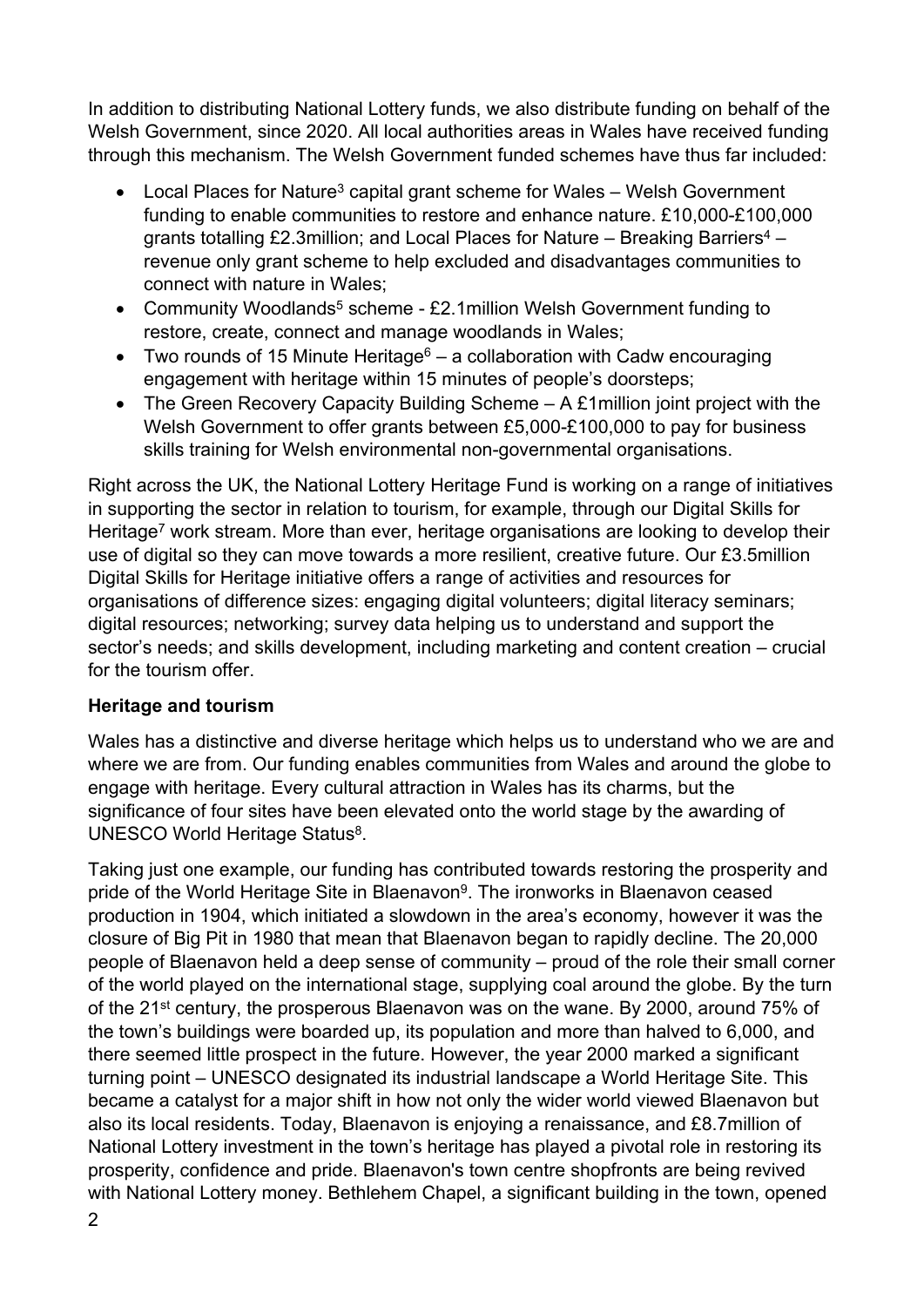its doors following a major restoration, and can now be used more widely by the community. Big Pit National Coal Museum received significant funding in 2002 and is today a major tourist attraction. Visitors travel from across Europe to experience first-hand a working coal mine. The Blaenavon World Heritage Centre is located in the sympathetically restored former St. Peter's School and provides a starting point for exploring Blaenavon Industrial Landscape. Funded through the National Lottery, it also provides vital community facilities including a library, café, state-of-the-art conference facilities and a tourist information centre.

Visitors to Blaenavon, from Wales and around the globe, make a significant contribution to the economy – through spending on accommodation, food and drink, transport, shopping, and visiting other local attractions. Tourism generated income can be hugely beneficial to the local area and the wider economy, and can promote international connections which can help to increase business opportunities. Welsh Government data demonstrates that heritage and enjoying the landscape are the primary motivations for international travellers visiting Wales<sup>10</sup>.

### **How attractive is Wales as a holiday destination for international tourists?**

The heritage sector is a major attraction for visitors in Wales, whose spending contributed £1.72billion to the Welsh economy in 2019<sup>11</sup>. Wales may be a small country, but when it comes to tourism, Wales punches above its weight.

Heritage tourism is more popular in Britain, compared to other Europe nations. 35% of UK citizens "totally agree" that the presence of cultural heritage influences their choice of holiday destinations. Heritage is an integral part of the UK brand, driving millions of international visits each year. History and heritage are strong product drivers for most overseas markets. Visit Britain's GREAT campaign has identified heritage as one the UK's 12 'unique selling points'. In 2018, the UK was ranked fifth out of 50 nations in terms of being rich in historic buildings and monuments, and seventh for cultural heritage in the Anholt Gfk Nations Brand Index<sup>12</sup>. Our rich heritage makes Wales a hugely attractive tourist destination.

It is critical to recognise that the contribution that heritage makes to tourism comes from a broad spectrum of places – heritage tourism is not only about historic buildings and monuments – as important as they are. Wales boasts excellent museums, galleries, rich industrial, maritime and transport heritage. Wales' stunning landscapes, wildlife sites, and parks, are immensely popular with tourists – from Wales and around the world.

As set out in our Strategic Funding Framework<sup>13</sup>, engaging internationally opens up opportunities for heritage organisations to exchange knowledge with other countries, promote themselves in new areas, and drive inbound tourism. International work is already integral to the work of many large organisations, particularly major museums which have an explicitly international role. However, for much of the heritage sector it is the lack of capacity and funding which is holding them back.

#### **How has the Covid-19 pandemic impacted the tourism industry in Wales?**

Welsh Government data shows that visits to tourist attractions fell from 22.3million in 2019 to 6.2million in 2020<sup>14</sup>. In the survey, 15% of responding attractions did not open at all during 2020. A further 18% opened at some point in the first quarter but then remained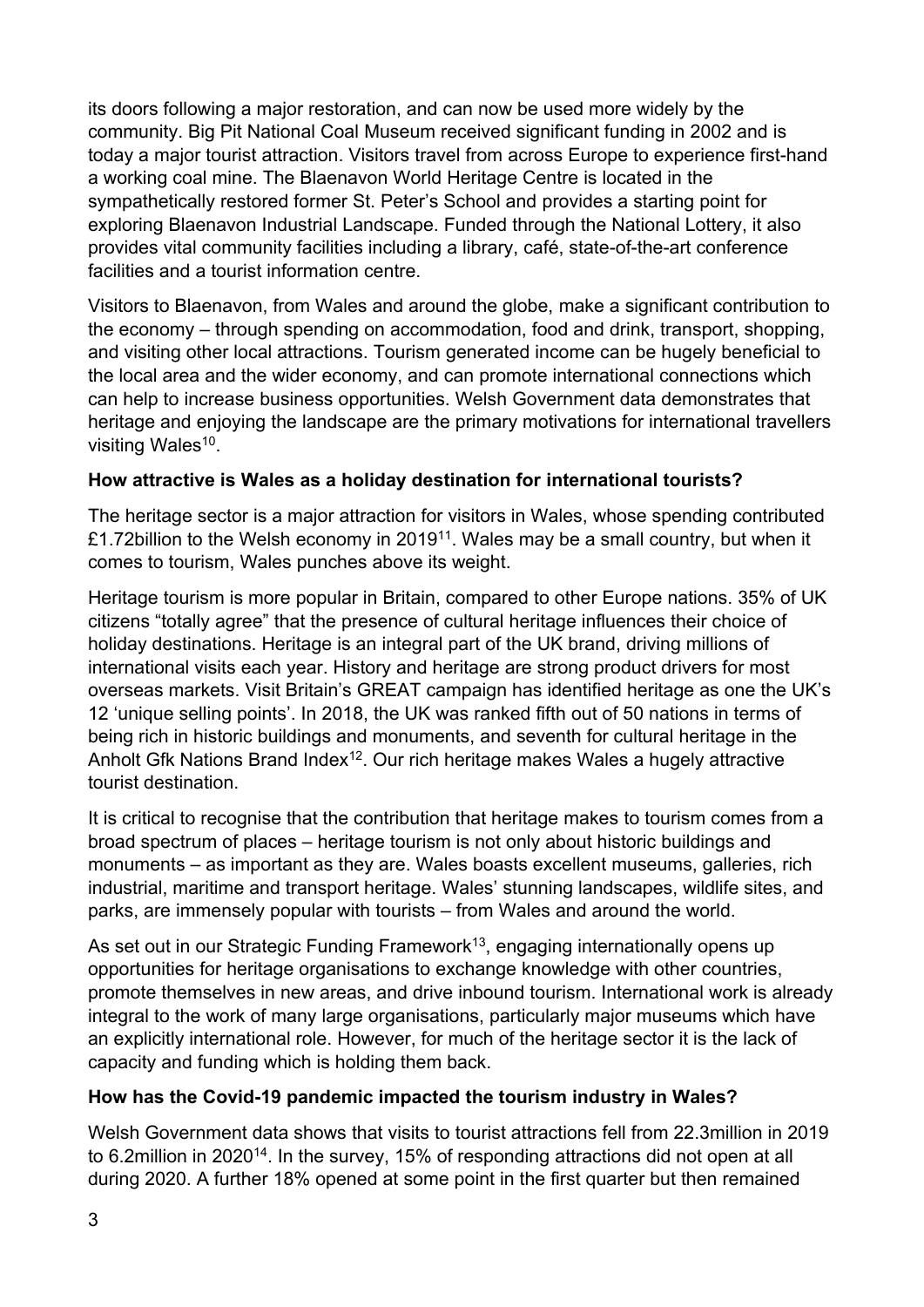closed for the rest of the year. Therefore a third were not open at all between April and December 2020. Focusing on the heritage sector, in 2019 museum/art galleries received the largest share of visits (26%), but this fell to 15% in 2020. Wildlife/nature reserves and country parks/gardens increased their share of visits to 45% in 2020 from 26% in 2019.

At the very start of the pandemic, in March 2020, the National Lottery Heritage Fund conducted a short survey to help us understand the impact of the Covid-19 crisis on organisations we support across the UK<sup>15</sup>. In these early days, the headline findings told us that the impact of Covid-19 was universal, with significant financial impact on the sector – loss of revenue was the second most reported impact during that early period of Covid-19, after postponement of events. Organisations were reporting: closures to the public; a lack of volunteers; staff absences; and reduced visitor numbers. At the start of the pandemic, before financial support from governments had reached them, 82% of heritage organisations were reporting high or moderate risks to the long term viability of their organisations.

As the pandemic took hold, the Heritage Fund moved quickly to offer support to the heritage sector. Regular programmes were suspended and £50million was committed to the Heritage Emergency Fund (HEF) set up in April 2020. Through that emergency response, 54 organisations in Wales received a total of £2,742,400. To illustrate the impact of these funds on the tourism industry we would like to draw attention to the following examples:

- Thanks to a £48,000 HEF grant, wardens continued to care for the vast colonies of rare seabirds that nest on Skomer and Skokholm islands. The Covid-19 crisis brought tourism to a complete standstill, devastating income for the Wildlife Trust of South and West Wales. The grant allowed the four wardens to keep working.
- The Insole Court Trust in Cardiff which operates Insole Court a 160 year old Victorian mansion in the Llandaff area of the Welsh capitol city received a £103,600 HEF grant. This helped to cover income lost when the trust had to close its café for renovation work, which was then followed by the lockdown, and an even longer period of lost income and uncertainty.
- The Llangollen Museum received a £6,200 HEF grant to buy and erect Covid-19 protection screens and counter top display / safety screen and PPE face masks for its personnel. The grant also allowed the centre to install new till software to allow contactless payments as well as uploading over 1.400 images of museum items to its online databases so that they can be viewed virtually.

Fast forward to the present day, the Heritage Fund has a range of projects that are currently in delivery (especially large capital builds) which are struggling due to: a lack of materials and contractors to do the work; rising costs of materials; and the impending energy price rises as well as the rising cost of living – resulting from a complex combination of leaving the European Union, Covid-19, and the ongoing crisis in Ukraine. This means increasing costs and length of projects. In addition to this, a number of projects being run by local authorities have been struggling with their delivery phase, where staff have had a period of being deployed elsewhere because of Covid-19, and not all staff have returned to pre-pandemic working patterns in offices etc. A great many organisations are continuing to struggle with capacity, and it should be recognised that projects need revenue funding, in additional to capital.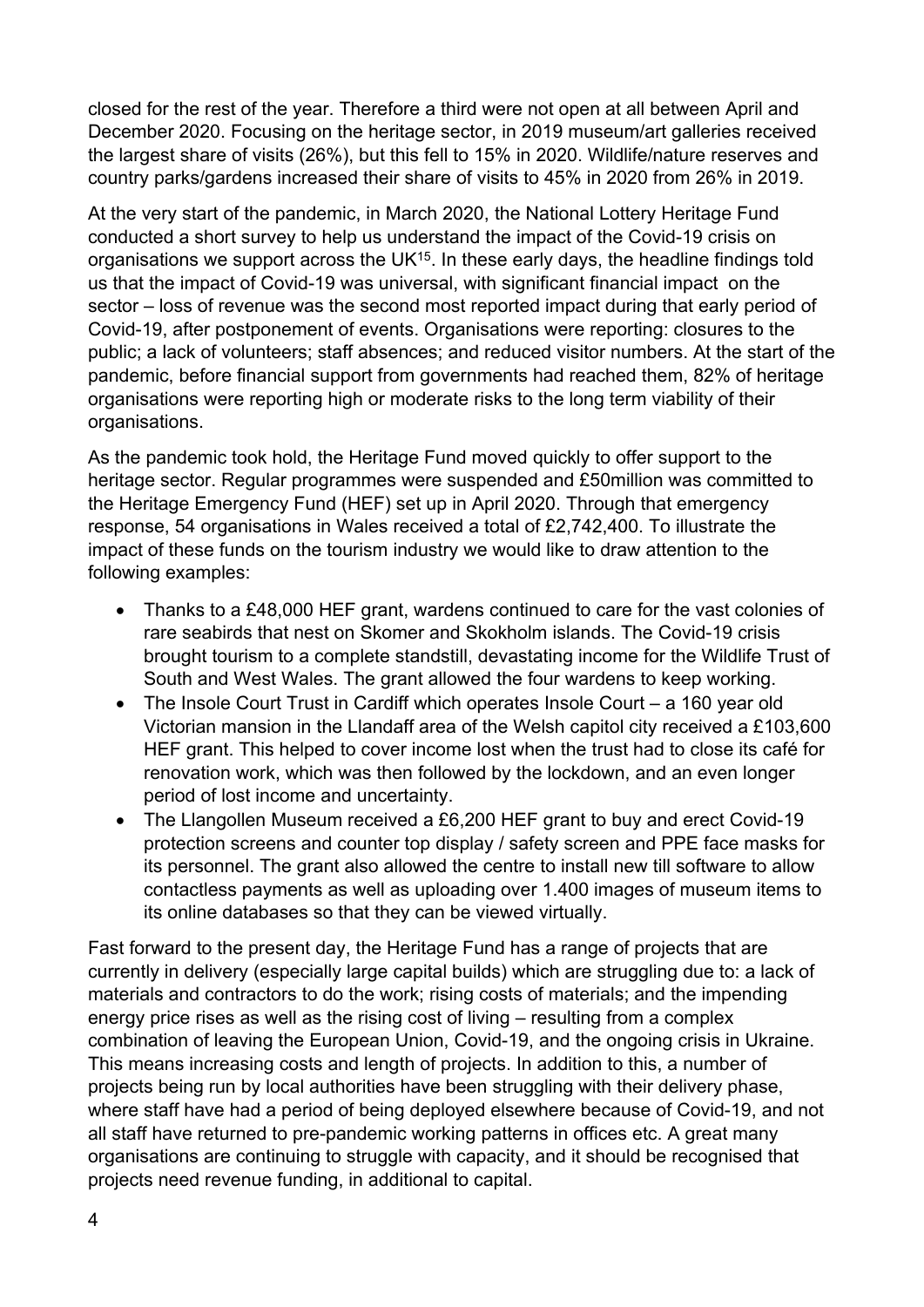The impact of Covid-19 will be felt for some time, but the sector has worked tirelessly, adapted and innovated to keep the heritage we all love safe and accessible for current and future generations. Significant change and uncertainty remain, but the commitment and resilience shown by heritage organisations over the past two years has ensured that heritage's role in supporting jobs, skills, wellbeing, as well as tourism, can continue.

#### **How can Wales increase its share of international tourism while meeting the UK and Welsh Governments' respective decarbonisation commitments?**

We all have a part to play in tackling climate change. The heritage sector has an important role in reducing carbon emissions, and in tackling the dual climate and nature crises. In our corporate plan we have committed to play our part in tackling climate change – both within our organisation and in our grant giving<sup>16</sup>. We want all the projects we fund to reduce the effects of climate change, assist places and people to adapt to our changing planet, and to support nature's recovery across the UK. We are working together with our sector partners to take action. The National Lottery Heritage Fund has signed a joint statement with the UK heritage sector<sup>17</sup> recognising that the historic environment has its part to play in: mitigating climate change by making its contribution to reducing greenhouse gas emissions; understanding and adapting to the challenges presented by a changing climate; and communicating and engaging people with climate change and actions to reduce carbon emissions and adapt to changing climate.

In Wales, the Historic Environment Group Climate Change Subgroup<sup>18</sup> has prepared a plan to help raise awareness of the risks and opportunities of climate change for the historic environment of Wales and the need for adaptation. The objective is to encourage collaboration and action across all sectors that will:

- increase our knowledge and understanding of the threats and opportunities for the historic environment from changing weather and climate in the short, medium and long term;
- increase our capacity by developing the awareness, skills and tools to manage the impacts of climate change on the historic environment; and
- build the resilience of the historic environment by taking action to adapt and respond to the risks, reduce vulnerability and maximise the benefits.

Every year, the National Lotter Heritage Fund publishes our environmental impact as part of our annual reports and accounts<sup>19</sup>. In our grant giving, we factor the environmental impact of all projects – not just of landscape and nature projects – into our decision making. To reach our environmental sustainability requirement<sup>20</sup>, we expect all kinds of heritage project, large and small, to: limit any potential damage on the environment; and make a positive impact on the environment and particularly for nature. We want all our projects to do their very best to help mitigate against and adapt to the effects of our changing climate and to help nature recover. Whether our funding is conserving a nature reserve, a museum, a public park or a building, we will expect projects to take the opportunity to create positive benefits for nature, for example, by creating roosts for bats, including green roofs, providing ponds for natural drainage, or increasing tree planting<sup>21</sup>. Our expectation of the number of outputs which projects deliver is proportional to the size of the grant, but we encourage projects to consider: building sustainably, energy innovation, waste management, enhancing the environment, future proofing, cleaner transport and travel, measure impacts, green budgeting. The Heritage Fund has also